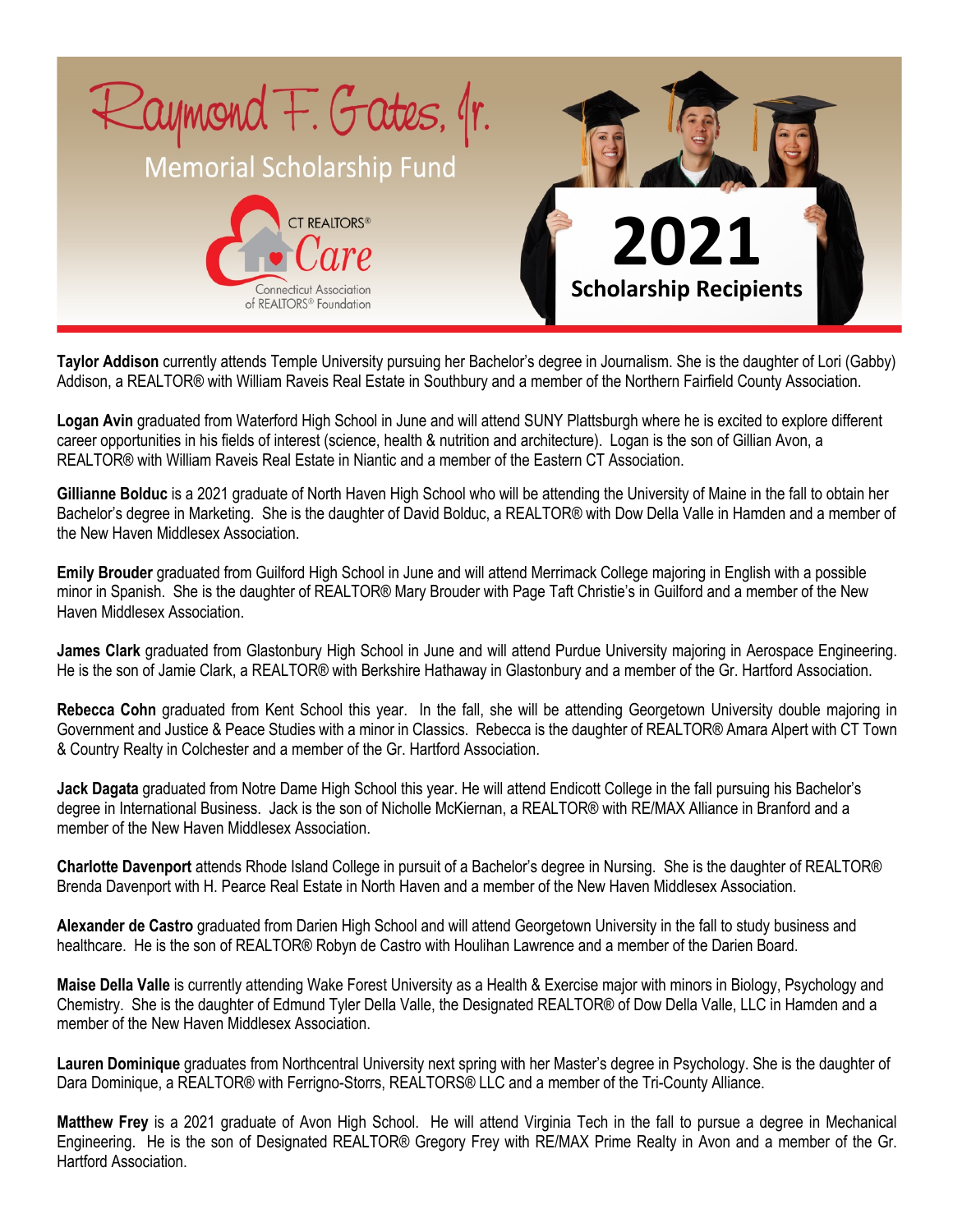**Megan Hampton** currently attends Middlesex Community College majoring in Liberal Arts. She is the daughter of Kristina DeMaria, a REALTOR® with Coldwell Banker Residential Brokerage in Old Saybrook and a member of the Gr. Hartford Association.

**Jessica Hart** attends Springfield College where she is in a Bachelor of Health Science and Doctor of Physical Therapy combined degree program. She is the daughter of Kerry Hart, a REALTOR® with William Raveis in Wethersfield and a member of the Gr. Hartford Association.

**Marisa Howard** currently attends Southern Connecticut State University where she is pursuing a degree in Nursing. Marisa is the daughter of Ellen Howard, a REALTOR® with RE/MAX Realty Group in Gales Ferry and a member of the Eastern CT Association.

**Connor Jensen** graduated from Shelton High School this year. He will attend Southern New Hampshire University in the fall to pursue his Bachelor's degree in Business Administration. Connor is the son of Paul Jensen, a REALTOR® with Carey & Guarrera Real Estate Associates in Shelton and a member of the Valley Association.

**Shannon Kelly** currently attends Santa Clara University's Leavey School of Business. She is the daughter of Designated REALTOR® Jeffrey Kelly with Houlihan Lawrence and a member of the Darien Board.

**Katie LaCava** attends the University of Delaware pursuing her Bachelor's degree in Energy and Environmental Policy. She is the daughter of Christopher LaCava, a REALTOR® with Coldwell Banker in New Milford and a member of the Gr. New Milford Board.

**Taylor Lane** graduated from East Catholic High School in June. She plans to attend the University of Alabama in the fall pursuing a Bachelor's degree in Public Health with a pre-optometry track. Taylor is the daughter of REALTOR® Keith Lane with Executive Realty in Glastonbury and a member of the Tri-County Alliance.

**Aliyah Louis** attends UConn and is majoring in Physiology and Neurobiology with a minor in Africana Studies. She is the daughter of Joseph Louis, a REALTOR® with Coldwell Banker Residential Brokerage in Trumbull and a member of the Gr. Bridgeport Board.

**Ella Magnuson** graduated from Fairfield Ludlowe High School in June and will attend the University of Denver as a Communications major with a minor in Political Science/English. She is the daughter of REALTOR®-Associate Steven Magnuson with Douglas Elliman and a member of the Greenwich Association.

**Ronan McDermott** is a 2021 graduate of Guilford High School who will attend New York University in the fall pursuing a Bachelor's degree in Chemical Engineering. He is the son of REALTOR® Nutan Pawar with William Pitt Sotheby's International Realty in Guilford and a member of the New Haven Middlesex Association.

**Maia Minto** graduated from Daniel Hand High School this year. She will attend UConn this fall where she will Major in Anthropology and Biology. Maia is the daughter of Audrey Minto, a REALTOR® with Homerun Realty in North Haven and a member of the New Haven Middlesex Association.

**Ian Nicholas** is a 2021 graduate of New Canaan High School. He will attend Syracuse University in the fall majoring in Broadcast and Digital Journalism. an is the son of Janice Perna-Nicholas, a REALTOR® with Coldwell Banker Riverside in Westport and a member of the Mid-Fairfield County Association.

**C. Alexander Peters** graduated from Rye Country Day School in June and will attend Wake Forest University to major in Biology and minor in Entrepreneurship and Social Enterprise. He is the son of Astrid Peters, a REALTOR® with Brown Harris Stevens and a member of the Darien Board.

**Saffron Przyborowski** is a 2021 graduate of New Fairfield High School. She will attend Quinnipiac University this fall working towards a Physician's Assistant/Neuroscience degree. Saffron is the daughter of Designated REALTOR® Cheryl Finley of Cheryl Finley Properties in New Fairfield and a member of the Gr. New Milford Board.

**Mehak Sharma** is currently pursuing a Doctor of Pharmacy degree at University of Connecticut's School of Pharmacy. She is the daughter of REALTOR® Deepak Sharma with Executive Real Estate in Glastonbury and a member of the Gr. Hartford Association.

**Amandine Sime** graduated from Hamden Hall Country Day School this year. She plans to attend Northwestern University in the fall majoring in Marketing/Advertising. Amandine is the daughter of REALTOR® Gedna Jean-Pierre with Keller Williams Prestige Properties in Stamford and a member of the Stamford Board.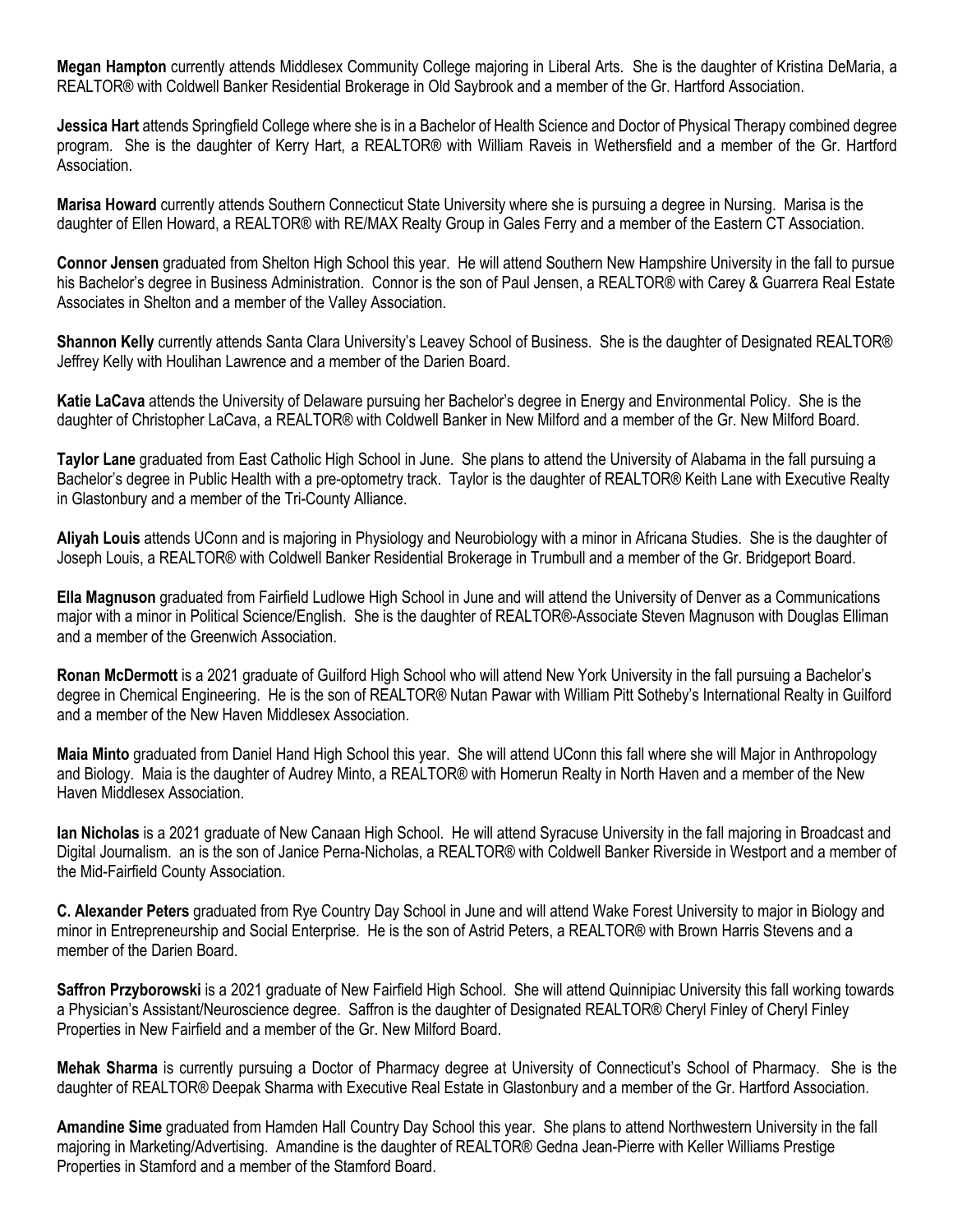**Jade Smith** is attending the University of Connecticut in pursuit of her Bachelor's degree in Business. She is the daughter of REALTOR® Lisa Santoroski with Bishop, Edward & Roberts LLC in New Haven and a member of the New Haven Middlesex Association.

**Morgan Stewart** attends Salve Regina University with a major in Nursing. She is the daughter of Julie Landon-Stewart, a REALTOR® with Weichert, REALTORS®-Four Corners in Storrs and a member of the Gr. Hartford Association.

**Kayla Thomson** graduated from Fairfield Ludlowe High School in June and will attend The Ohio State University to major in Criminology and Psychology. She is the daughter of Steven Thomson, the Designated REALTOR® of Coldwell Banker in Fairfield and a member of the Gr. Fairfield Board.

**Ekaterina Ulyanov** is currently attending Williams College majoring in Biology with a minor in Physics. She is the daughter of REALTOR®-Associate Tatiana Ulyanov with Coldwell Banker and a member of the Greenwich Association.

**Christina Wasiczko** is a 2021 graduate of Brookfield High School. She will attend the University of Connecticut in the fall studying business. Christina is the daughter of REALTOR® Joanna Wasiczko of Scalzo Real Estate in Bethel and a member of the Northern Fairfield County Association.

**Delton Wentworth** graduated Lyman Memorial High School this June. He will be attending the University of Connecticut to pursue a degree in Engineering Physics. Delton is the son of Designated REALTOR® Gina Russo Wentworth with Lebanon Green Real Estate and a member of the Gr. Hartford Association.

**Nicole Zalewski** attends Utica College majoring in Construction Management with a minor in Geoscience. She is the daughter of REALTOR® Cheryl Zalewski with eXp Realty of Connecticut in West Hartford and a member of the Gr. Hartford Association.

**Maura Zettergren** is a 2021 graduate of Coginchaug Regional High School. In the fall, Maura will attend the University of Rhode Island to pursue a major in Nursing. She is the daughter of Kevin Zettergren, the Designated REALTOR® for William Raveis in Wethersfield and a member of the Gr. Hartford Association.

**Camryn Zukowski** graduated from Staples High School this year. She plans to attend the University of New Hampshire Durham to pursue a Bachelor's degree in Nursing. Camryn is the daughter of REALTOR® Heather Hendrickson with William Pitt Sotheby's in Westport and a member of the Mid-Fairfield County Association.



*The Foundation is pleased to highlight scholarships awarded yearly in honor of CT REALTORS® Past Presidents who have recently passed away. Four applicants have been selected to receive this year's tribute scholarships in memory of 1995 Past President Frank Green from the Stamford Board of REALTORS®, 1974 Past President Joe Gustin from the Mid-State Association of REALTORS®, 2012 Past President Bob Kimball from the Eastern CT Association of REALTORS® and 1996 Past President Larry Story from the New Canaan Board of REALTORS®.*

## **Frank Green Tribute Scholarship**

**Alexandra Nomack** graduated from Our Lady of Mercy Laurelton Hall this year and will attend Clemson University in the fall to study Business/Psychology. She is the daughter of Katherine Nomack, a REALTOR® with Weichert Madison and Post and a member of the Stamford Board.